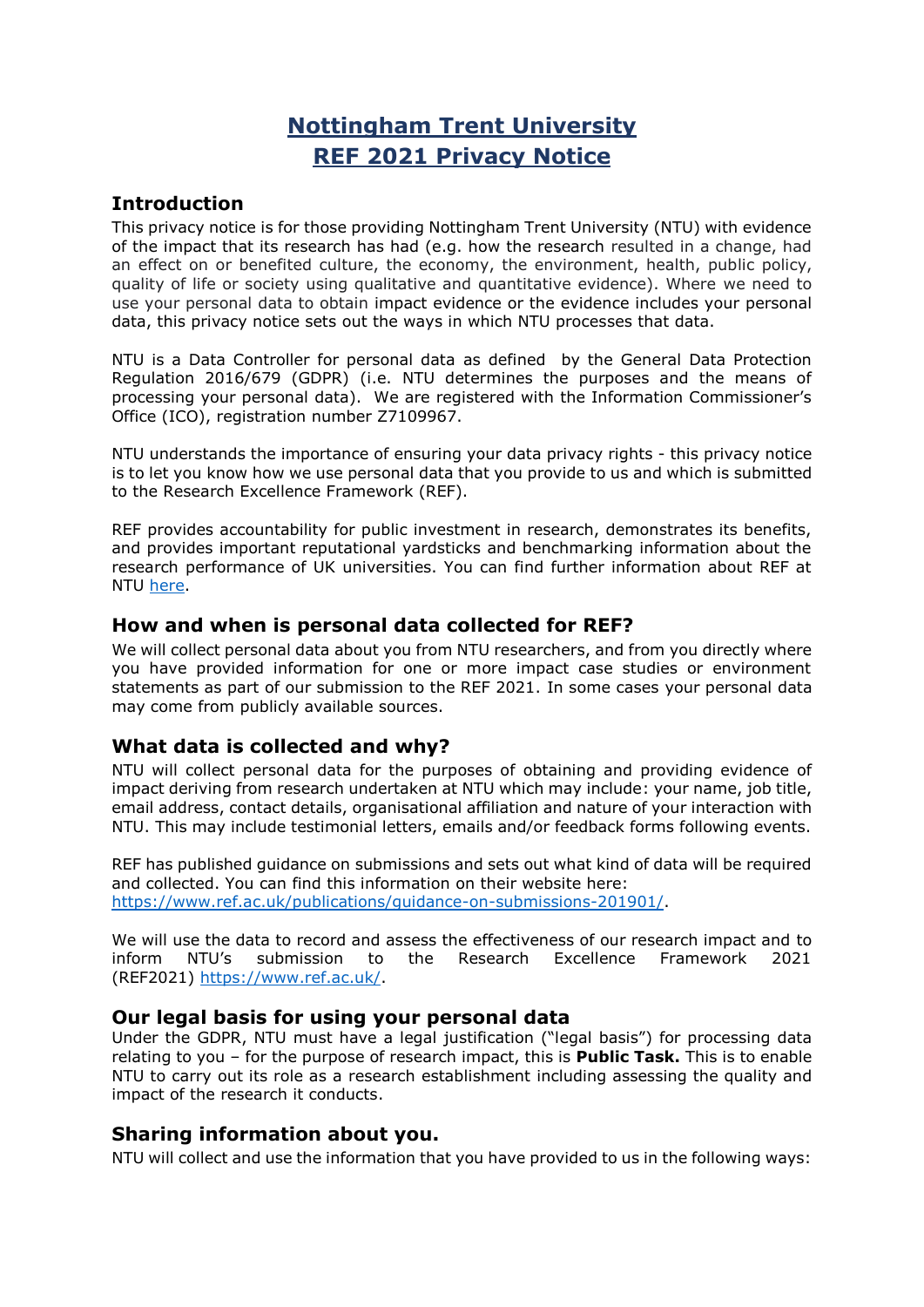#### *Within NTU:*

Your data will be shared with NTU colleagues who need to view it as part of their role in preparing the REF 2021 submission. This includes, but is not limited to, staff working in Research, Professional Services (which includes Human Resources and Finance) and within Research Operations (RO), and will be available to committees which are set up for the development of the REF submission as detailed in our [REF Code of Practice.](https://www.ntu.ac.uk/__data/assets/pdf_file/0031/929209/NTU-REF-2021-CoP-Sep-2020-Update.pdf)

### *With the following third parties:*

*Research England (RE) and UK Research and Innovation (UKRI)*

Your data will be processed by NTU and may be shared with Research England (RE) who are part of the UKRI. For any information passed to the UKRI as part of the REF submission, the UKRI will act as a Data Controller. Any personal data submitted by NTU to REF 2021 will be collected, stored and processed in accordance with the UKRI's current data protection legislation:

[https://www.ref.ac.uk/guidance/data-management-guidance/model-ref-data-collection](https://www.ref.ac.uk/guidance/data-management-guidance/model-ref-data-collection-statements-for-heis/)[statements-for-heis/.](https://www.ref.ac.uk/guidance/data-management-guidance/model-ref-data-collection-statements-for-heis/)

UKRI will require that anyone who has access to your data, held in UKRI's records, paper or electronic, will respect its confidentiality and will only process it in accordance with instructions issued for the purposes specified by UKRI.

Parts of your data will be passed to the REF expert panels and the Equality and Diversity Advisory Panel (whose members are independent of UKRI) for the purpose of conducting a systematic evaluation of submissions, in accordance with predetermined criteria and methods. All panel members are bound by confidentiality arrangements.

#### *External Reviewers*

Textual parts of the REF 2021 submission (for example, impact case studies) may be shared with third party external reviewers during the process of submission development.

### **Publishing information about your part in our submission**

The results of the assessment exercise will be published by UKRI, on behalf of the four UK higher education funding bodies, in April 2022.

Those parts of submissions that contain factual data and textual information about research activity will also be published by UKRI, on behalf of the four UK higher education funding bodies, and will be made available online. Published information is likely to include **textual information including impact case studies in which you may be referenced.** Your name and job title may be included in this textual information. Other personal details will normally be removed. You can find further information at the above UKRI website.

### **How long do we keep your personal data?**

We will retain all data used in the development of the REF submission until completion of the REF audit process, and will retain a copy of any outputs, impact and environment submission after submission, in order to facilitate future REF submissions.

Data is retained for as long as it is required to perform the above purpose, or for as long as is required by law. At the end of that retention period, your data will either be deleted completely or anonymised, for example by aggregation with other data so that it can be used in a non-identifiable way for statistical analysis and business planning.

### **How do we keep your data secure?**

NTU takes information security extremely seriously and has implemented appropriate technical and organisational measures to protect personal data. Access to information is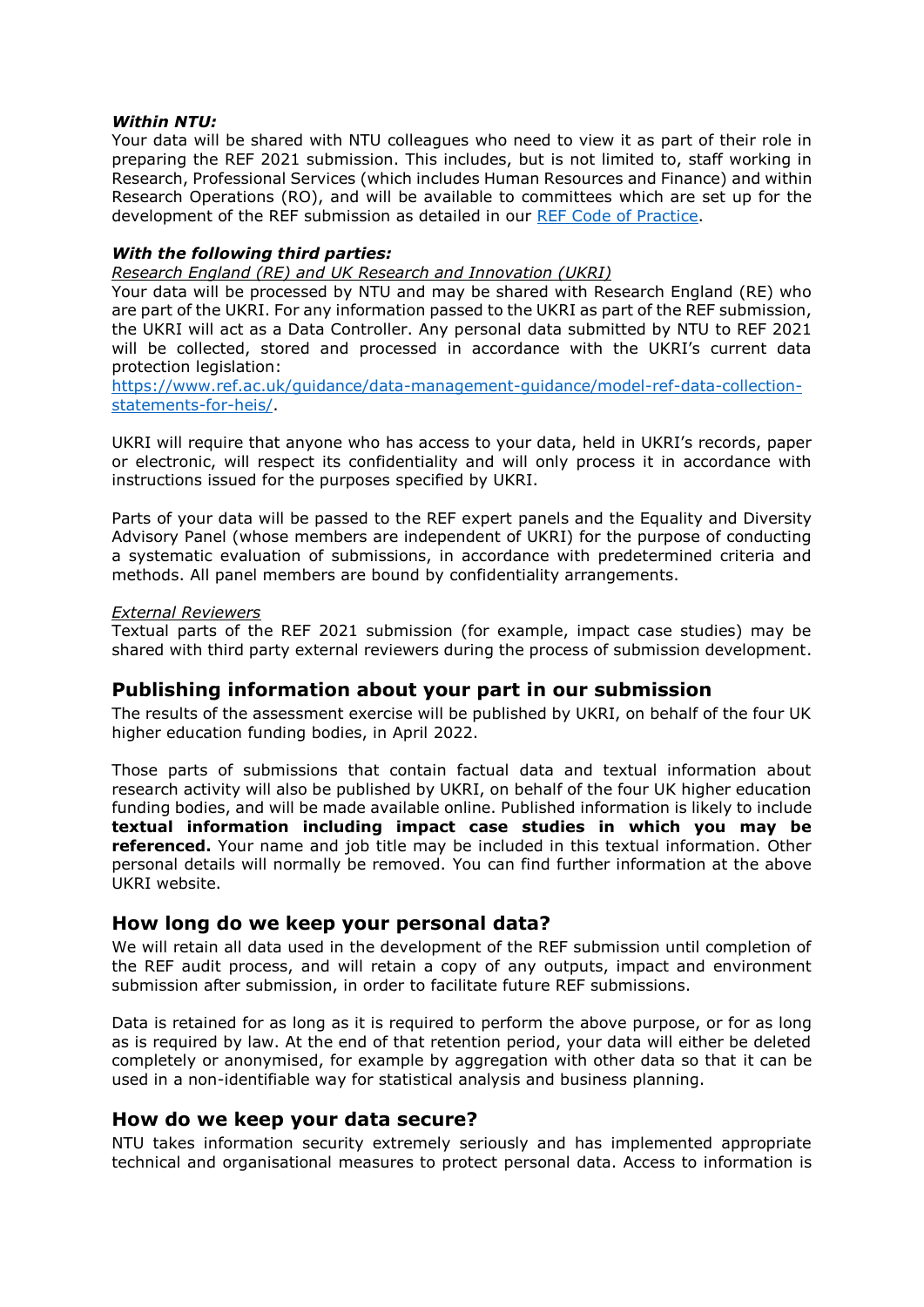restricted on a need-to-know basis and security arrangements are regularly reviewed to ensure their continued suitability.

# **Your rights**

Under Article 15 of the GDPR individuals have a right of access to data about them which is held by NTU; these rights include:

- to obtain a copy of your personal data;
- to rectify inaccuracies, and where appropriate, the right to have incomplete data completed;
- to have your personal data erased in limited circumstances (it will not apply where the personal data is needed for the purposes of an overriding public interest);
- to restrict the use of your personal data. This is a limited right which will apply in specific circumstances and for a limited period (e.g. where a complaint has been received, until that complaint has been resolved);
- to object to use of your data by us in limited circumstances including use for any direct marketing, and to require us to stop such marketing.

If you wish to exercise any of these rights, please contact us at: [DPO@ntu.ac.uk](mailto:DPO@ntu.ac.uk)

If you have any questions about REF2021 you can contact us at: [researchoperations@ntu.ac.uk.](mailto:researchoperations@ntu.ac.uk)

If you have any concerns about the conduct of academic research (for example, around the collection of impact evidence) please contact: [researchoperations@ntu.ac.uk](mailto:researchoperations@ntu.ac.uk?subject=Academic%20research%20at%20NTU)

### *UKRI:*

Under the Data Protection Act (DPA) 2018 and the General Data Protection Regulation (GDPR), you have the right to see and receive a copy of any personal information that UKRI holds about you. Further information about the DPA, GDPR, and guidance on making a subject access request, can be found on the RE web-site at [https://re.ukri.org/about](https://re.ukri.org/about-us/policies-standards/foi-data-protection/)[us/policies-standards/foi-data-protection/](https://re.ukri.org/about-us/policies-standards/foi-data-protection/)

If you have any concerns about your information being used for these purposes, please contact:

Data Protection Officer UK Research and Innovation Polaris House Swindon, SN2 1FL Email: [dataprotection@ukri.org](mailto:dataprotection@ukri.org)

### **Questions or concerns.**

The NTU Data Protection Officer can be contacted at [DPO@ntu.ac.uk.](mailto:DPO@ntu.ac.uk) The Data Controller is NTU, whose address is *Nottingham Trent University Shakespeare Street Nottingham NG1 4FQ*

If you believe that your data is not being processed in accordance with data protection law, you can contact the Information Commissioner's Office to make a complaint by the following means: Website: [www.ico.org.uk](http://www.ico.org.uk/) 

Telephone helpline: 0303 123 1113

# **This Privacy Notice**

From time to time we may make changes to this Privacy Notice because the way in which we are processing your personal information may need to change. All alterations